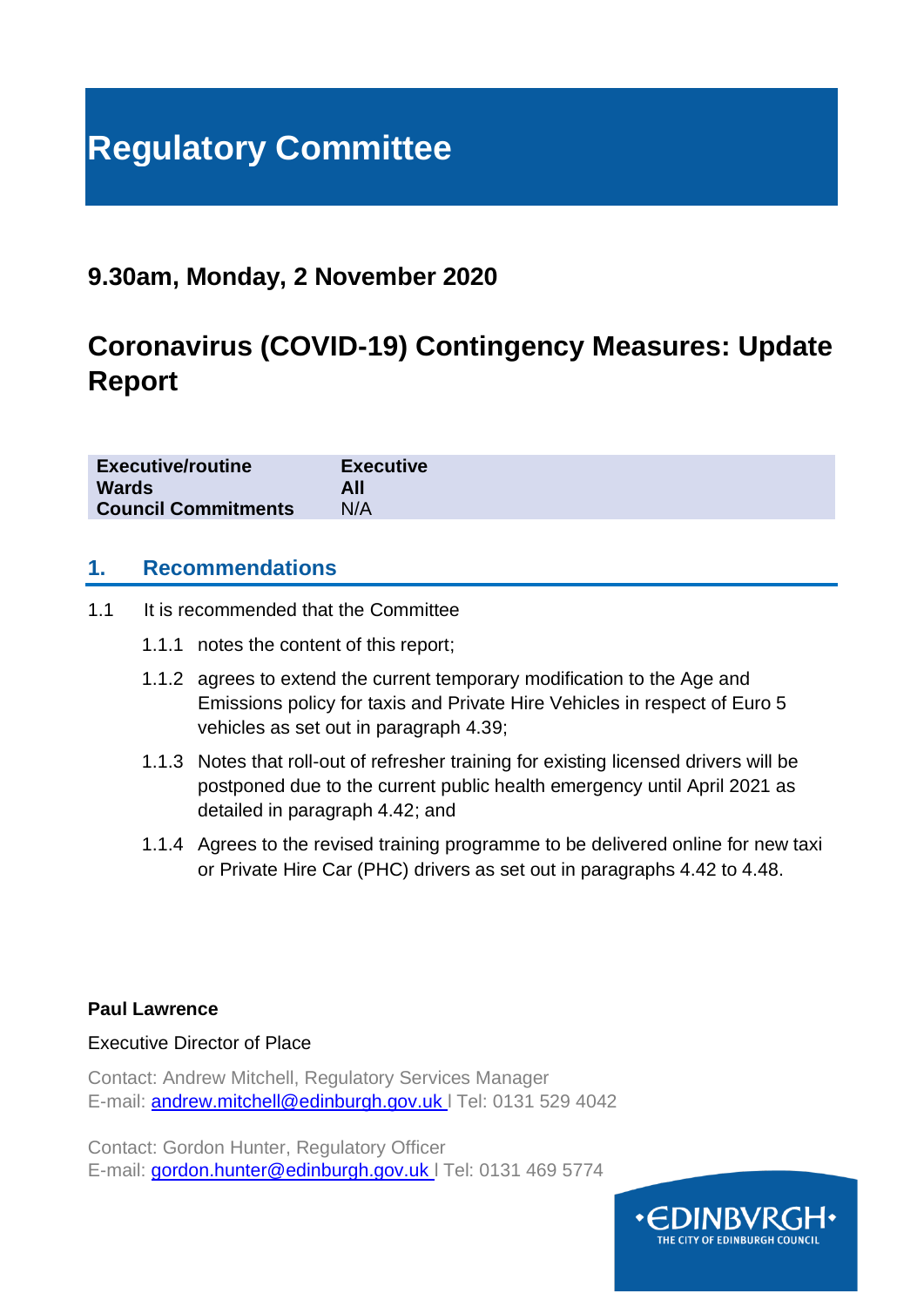**Report**

# **Coronavirus (COVID-19) Contingency Measures: Update Report**

#### **2. Executive Summary**

2.1 This report sets out the decisions made and actions taken as a result of the COVID-19 pandemic during the period since the Committee last met, and sets out the decisions which the Committee may need to take going forward.

#### **3. Background**

- 3.1 In line with official guidance from the UK and Scottish Governments, all Council services implemented changes as a result of the lockdown measures introduced on 23 March 2020. At the same time all Regulatory and Licensing Sub Committee and Licensing Board meetings were suspended until further notice.
- 3.2 Placing customers at the heart of the Licensing Service has remained a key priority, and a number of measures and systems were immediately put in place to enable the Licensing Service to continue to operate.
- 3.3 Whilst balancing a duty of care to staff, businesses and customers proved challenging, the majority of staff were able to work from home. This meant that throughout the lockdown period the City of Edinburgh Council was one of the few Local Authorities that managed to maintain and operate a Licensing Service, with the team continuing to process renewal applications and issue licences.
- 3.4 However, the temporary measures that were introduced to allow service to be maintained have presented some challenges, as is highlighted below.
- 3.5 The Council acts as Licensing Authority for a range of legislation, including the Housing (Scotland) Act 2006 and the Civic Government (Scotland) Act 1982. The Council's activities as a Licensing Authority are funded directly by income raised from licence application fees. In a small number of cases fees are set by legislation, but the majority of fees charged are approved by the City of Edinburgh Council as part of the budget process. These fees are designed to fully recover the costs of the service, as the provision of licensing services is not directly funded from the general revenue fund of the Council.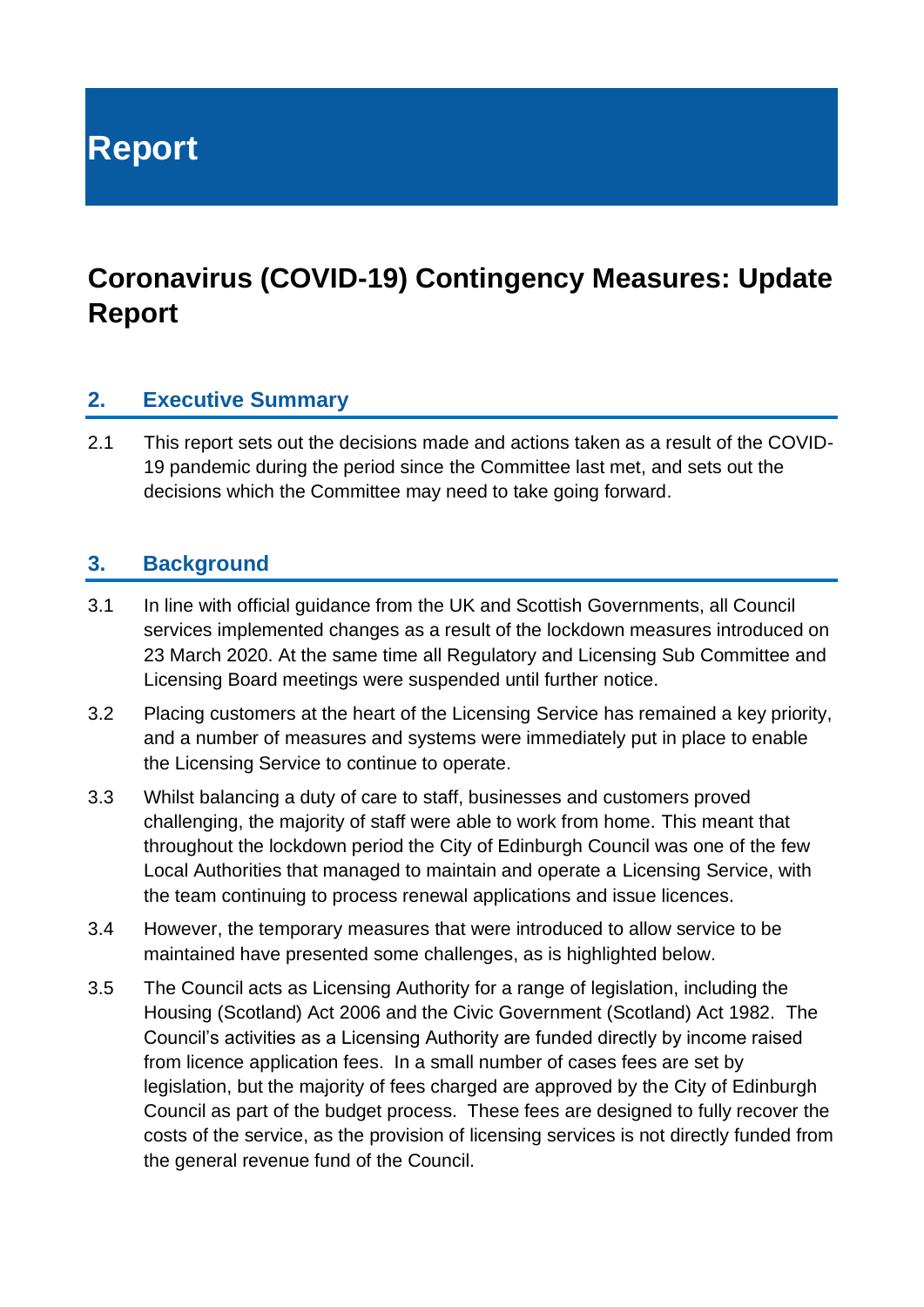### **4. Main report**

#### **Licensing Income and Fees**

- 4.1 As a result of COVID-19 there has been a downturn in trade for businesses which has created some financial hardship and some licence holders indicated that they were struggling to pay fees.
- 4.2 In recognition of the financial pressure on certain parts of the licensed trade resulting from the pandemic, the Chief Executive made an urgent decision to defer the payment of certain licence application fees. This payment deferral scheme was reported to the Leadership Advisory Panel on [31 March 2020](https://democracy.edinburgh.gov.uk/ieListDocuments.aspx?CId=162&MId=5491&Ver=4) and ran until the end of June 2020.
- 4.3 The wider licensed trade has been and is still experiencing significant financial hardship. Trade members have expressed a view that they would welcome further short-term measures to support their transition into new working practices and procedures. However, while recognising the difficult circumstances for businesses, this had to be balanced against the cost of delivering the Licensing Service. The Council's main costs are based on staffing and premises, which have not reduced as a result of the lockdown.

| <b>Licence Type</b>       | Cost of deferral of income (to 16 June 2020) |  |  |
|---------------------------|----------------------------------------------|--|--|
| Civic                     | £311,000                                     |  |  |
| Taxi and Private Hire Car | £429,000                                     |  |  |
| <b>Total</b>              | £740,000                                     |  |  |

4.4 The costs of deferral of fees from April to June 2020 were:

- 4.5 Applications received without payment in July and at the start of August were not processed, and applications were either returned as incomplete or applicants contacted and asked to make payment. Applicants who have previously benefitted from the deferred payment scheme or have submitted renewal applications without payment are continuing to operate at this time. On [20 August 2020](https://democracy.edinburgh.gov.uk/documents/s25365/Item%206.12%20-%20Coronavirus%20COVID-19%20Deferred%20payments%20FINAL.pdf) the Policy and Sustainability Committee agreed not to further extend the deferral period.
- 4.6 The decision made by the Leadership Advisory Panel on 31 March 2020 was to defer the payment of certain licence application fees, not to remove the requirement to make a payment. The Licensing Service has started to attempt to recover this revenue and applicants have been contacted by phone, by email and have been sent a letter requesting payment. In addition to accepting BACS payments, and to assist the trade, it is now possible to make payment by cash, or by credit card over the phone. In addition, a number of applicants have decided not to renew their licences or have surrendered them.
- 4.7 The Taxi Licence reserve currently stands at £1.1m. The possible loss in income from the deferral would reduce this to £671,000, and as previously reported the replacement of the ICT system would also be required to be contained against the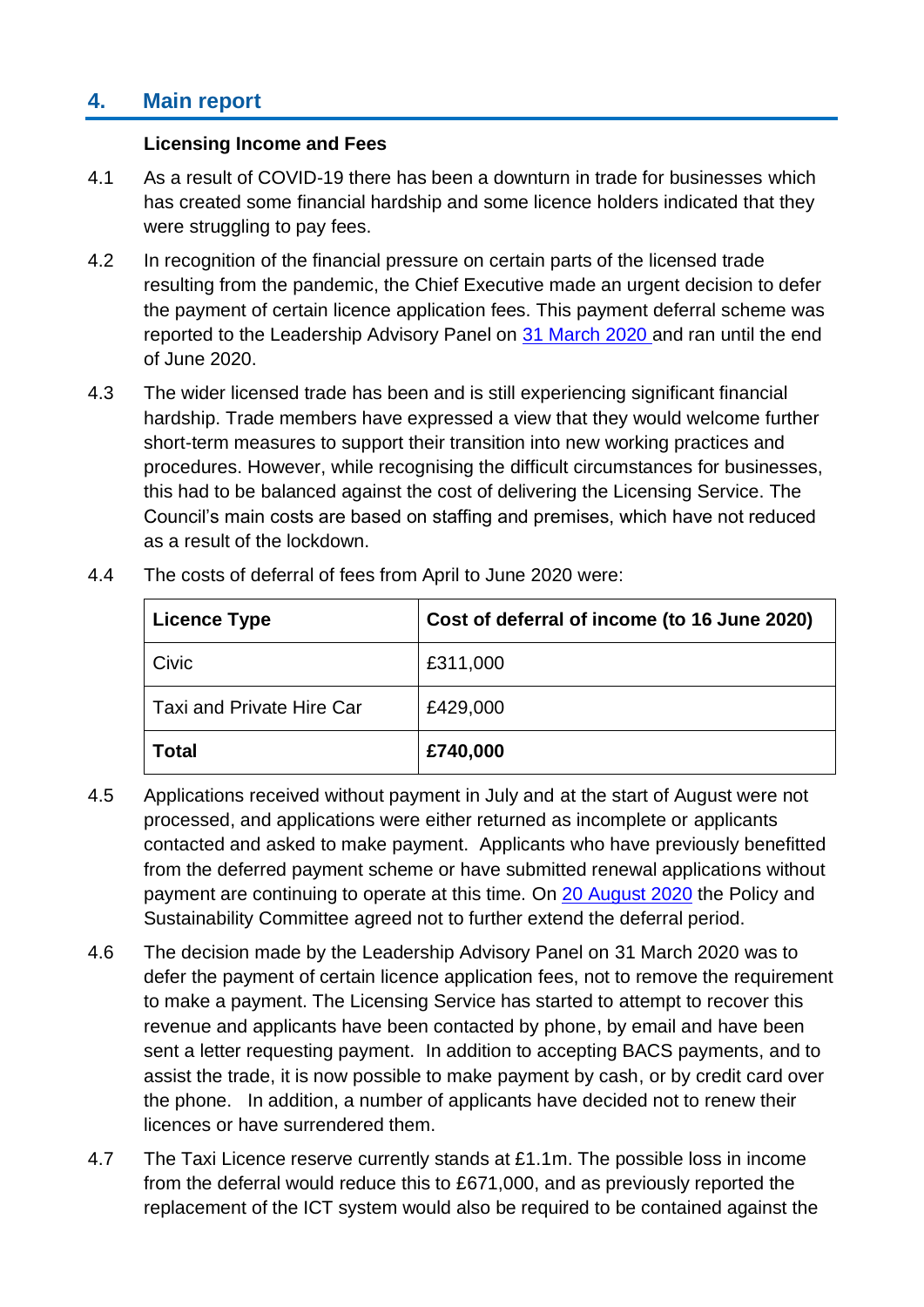reserve. There is no civic licensing reserve, and any shortfall in income is an unfunded budget pressure on the Council's general fund budget.

4.8 The taxi reserve will also have to pay for the capital costs of moving the Taxi Examination Centre (TEC) from Murrayburn. These costs are being reassessed, as it is expected that construction costs will increase as a result of the changes necessary to keep workplaces safe. It is likely that a move as part of the Council's wider depot strategy is now unaffordable, and alternatives are being examined. Members are asked to note that if the reserve is exhausted this will limit the options for relocating the TEC from Murrayburn. It will also mean that there will be no available reserve, should a major piece of equipment fail.

#### **Pressure on System**

- 4.9 Continuing to provide and operate a Licensing Service throughout the COVID-19 restrictions has been no small feat and has not been without difficulties. Significant investment in mobile devices such as laptops, mobile phones and iPads has been necessary.
- 4.10 Whilst staff members have adapted well to working remotely, this has presented its own set of unique challenges due to:
	- 4.10.1 the complexity of licensing in general, and issues with individual complex applications;
	- 4.10.2 the significant number of different licence types;
	- 4.10.3 the volume of applications; and
	- 4.10.4 the inability to communicate with necessary consultees, many of whom were not working or unable to work during the lockdown period.
- 4.11 Over the last six months these issues have created a backlog of applications to be processed, with approximately 2,150 applications outstanding.
- 4.12 Plans are continually being reviewed to address concerns arising from current circumstances and the backlog. New working practices have already been developed in a number of areas. Staff have been assigned to these new areas of work as part of the ongoing development of the Centre of Excellence model being introduced across the Licensing Service.
- 4.13 Staff vacancies arose both prior to and during the lockdown period, but it was not possible to recruit at that time. Recruitment is now being actively pursued to fill 10 vacancies.

#### **Software Improvements – APP to CX**

4.14 The Civica APP database system is used to record licensing applications. The system has a number of shortcomings which were known previously but have been highlighted in recent Internal Audits. As the system is manual based, with little or no interface with applicants, this has added to the backlog.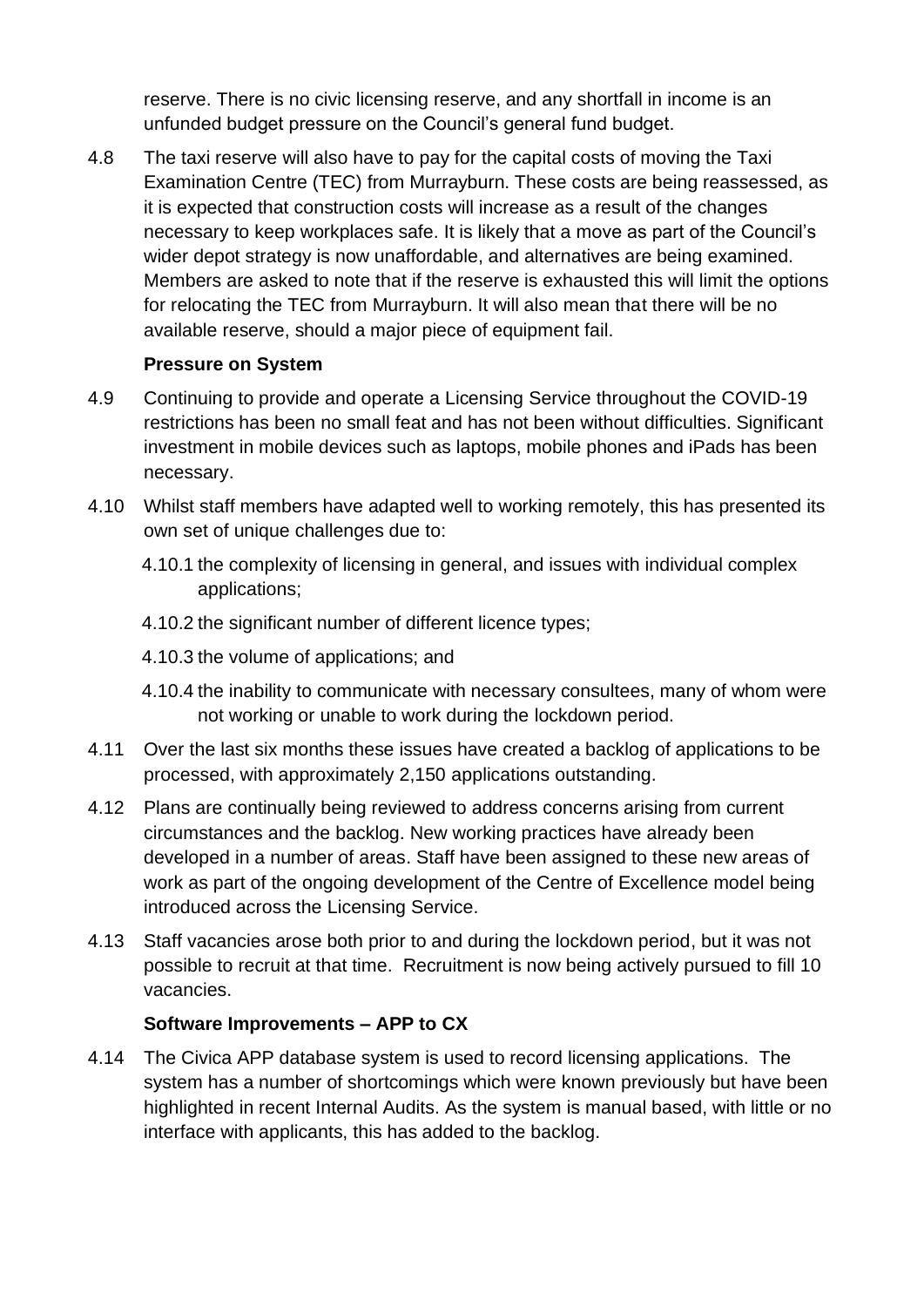- 4.15 Throughout the period of lockdown work has been ongoing to identify a more effective document management and storage system. It is intended to upgrade the current system to the Civica CX system, which will:
	- 4.15.1 Provide a digital platform enabling mobile working and channel shift to deliver an improved and more responsive service;
	- 4.15.2 Provide an integrated system that will enable customers to make, pay for and monitor progress of applications online;
	- 4.15.3 Give real-time access anywhere, anytime via a connected device;
	- 4.15.4 create channel shift to deliver time and cost savings; and
	- 4.19.5 support the introduction of a Short Term Lets Licensing system.
- 4.16 The cost to upgrade to the Civica CX system requires significant investment but will in the longer term will provide efficiencies in the service.

#### **Scheme of Delegation**

- 4.17 Licensing contingency measures were considered at the Leadership Panel on 31 March 2020, when it was agreed that a temporary scheme of delegation would be adopted.
- 4.18 In the absence of objections or negative comments from consultees, under the existing Scheme of Delegation renewal applications could be granted by Council officers. Applications which receive adverse comments or attract objections would normally be required to be heard by a committee.
- 4.19 In response to COVID-19 it was agreed to extend the Scheme of Delegation, to allow decisions usually made by the Licensing Sub Committee to be delegated to the Executive Director of Place or appointed deputy, in consultation with the Convener and Vice Convener of the Regulatory Committee. Subject to any such decision having regard to the public interest, these would be reported to the next meeting of the Licensing Sub Committee.
- 4.20 As an interim measure, where consultees might be unable to respond to applications due to an inability to inspect or staffing shortages, a risk-based approach was adopted. This meant that, where it was not possible to find resolution to identified issues, applications would be considered under the Scheme of Delegation, and either refused or granted for a limited period of time, e.g. six months.

#### **Restart of Regulatory and Licensing Sub Committees**

4.21 Prior to the COVID-19 changes, the Regulatory Committee last met in January 2020 and Licensing Sub Committee in March 2020. Licensing Sub Committee met for the first time since March on 28 September 2020 and a number of additional meetings have now been scheduled. It is intended that these meetings will be shorter and more frequent than in the past, to enable due process and allow meaningful participation in the meeting process.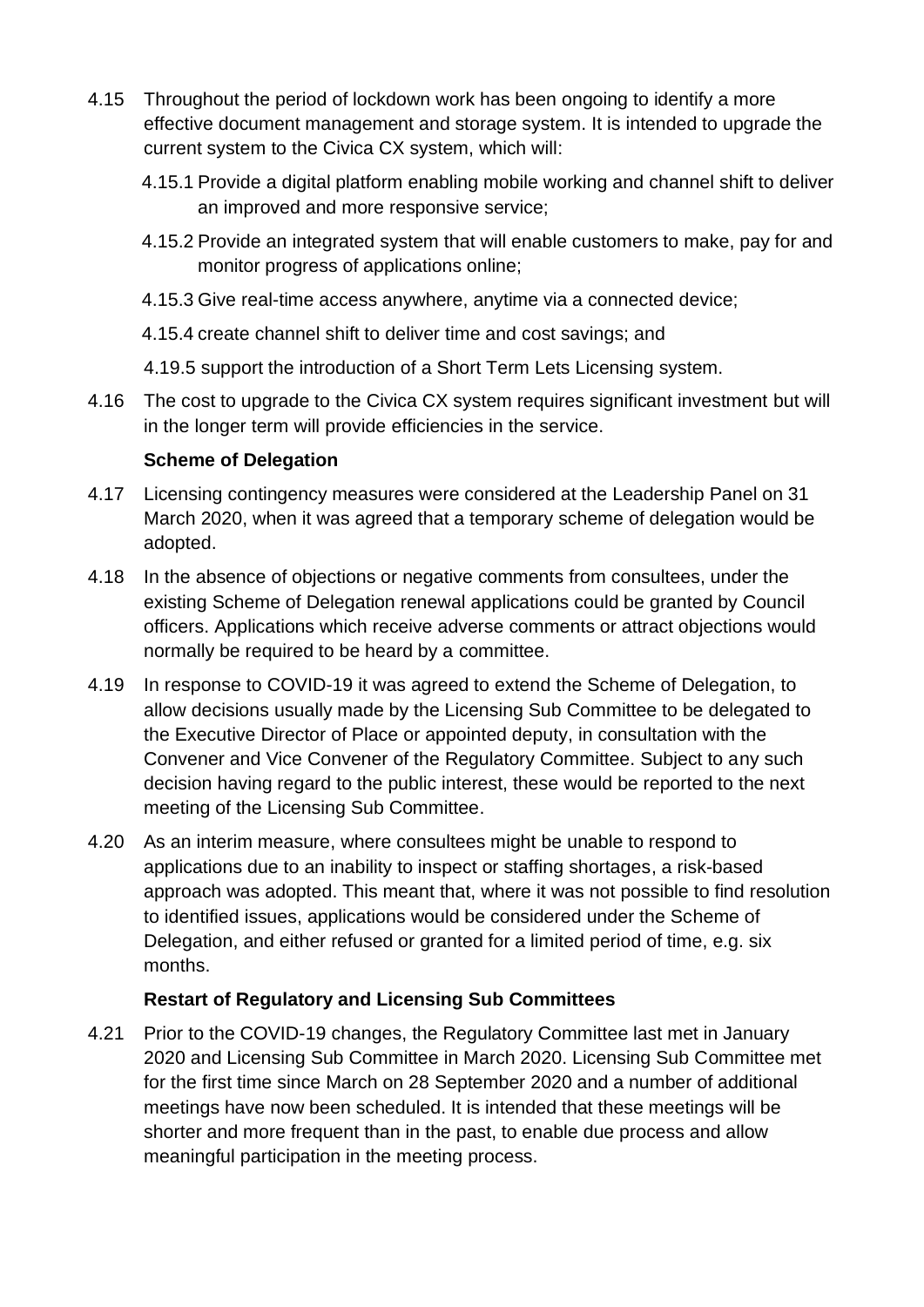4.22 The outstanding applications to be heard by the Licensing Sub Committee are summarised as follows:

| <b>Taxi/PHC</b>                       | 137            |
|---------------------------------------|----------------|
| Broken down as follows:               |                |
| Police suspensions                    | 38             |
| Police objection/convictions          | 22             |
| <b>Emissions</b>                      | -75            |
| Taxi plate                            | 2              |
| <b>Civic</b>                          | $\overline{7}$ |
| House in Multiple Occupation (HMO)    | $\overline{2}$ |
| <b>Total Outstanding Applications</b> | 146            |

#### **Taxi Examination Centre**

- 4.23 This service was suspended at the beginning of the coronavirus lockdown and from 31 March 2020 the Driver and Vehicle Standards Agency (DVSA) granted a six month exemption from MOT testing. This was conditional on vehicles being kept in a roadworthy condition, with drivers potentially being charged by the police if found driving an unsafe vehicle.
- 4.24 Prior to lockdown the TEC was operated by Fleet Services on behalf of the Licensing Service. However, as part of the restructuring process and the creation of a Taxi and Private Hire Centre of Excellence, responsibility for the management and operation of the TEC has now transferred to the Licensing Service in its entirety.
- 4.25 The TEC reopened on 20 July 2020. However, there were challenges to ensure the safety of both staff members and customers.
- 4.26 The DVSA six month exemption provided a short term solution which allowed taxis and Private Hire cars to operate without a compliance certificate. However, this came at the cost of a doubling of the number of inspections that would normally be required between 1 August 2020 and January 2021.
- 4.27 Arrangements have been put in place to achieve this number, and whilst acknowledging that there have been a number of initial teething problems, the system is working well and the service is on track to deal with the inspections required.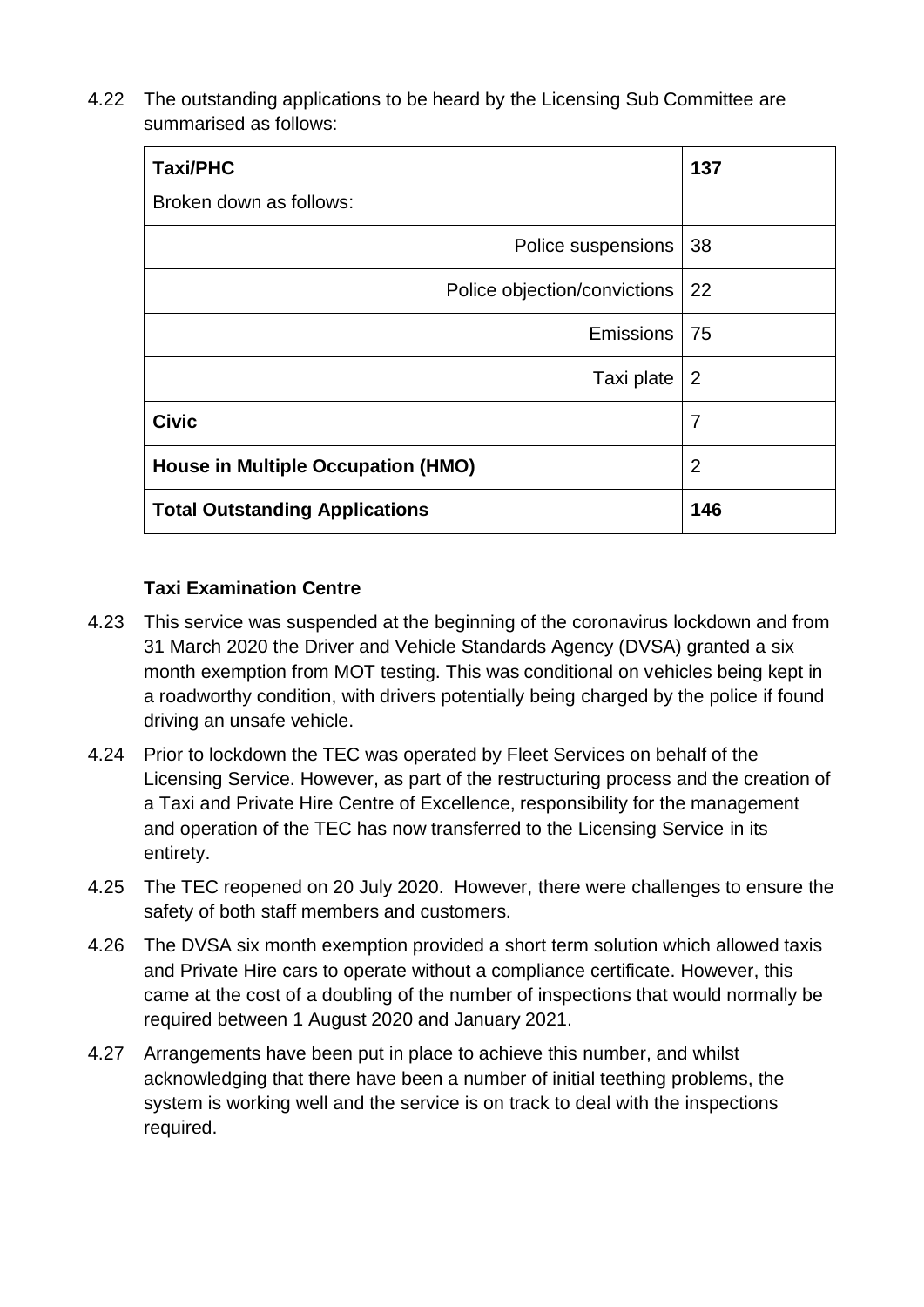- 4.28 The actions taken include introducing wayfinding signage, maintaining physical distancing standards, restricting access to toilet facilities and the public viewing area, and the development of new working practices including:
	- 4.28.1 To ensure that physical distancing can be maintained, the working pattern of staff has been adjusted, examiners are now based full time within the garages, and additional staff have been redeployed as vehicle examiner assistants and administration staff; and
	- 4.28.2 The scheduling of the inspections has been altered to make the ramps more efficient, with the TEC currently operating four ramps carrying out initial inspections and one ramp dedicated to retests.

The introduction of new working practices is the first stage of relocating existing licensing staff to Murrayburn and creating a Taxi/PHC Centre of Excellence.

- 4.29 The fail rate for vehicles continues to create significant scheduling issues, as does the number of licence holders failing to present their vehicles for arranged inspection. Currently approximately 26% of licence holders are failing to present their vehicles for a scheduled test, without prior notification. This creates hours of lost testing capacity, and unnecessary and avoidable delays for other licence holders waiting to have their vehicle tested.
- 4.30 To improve TEC efficiency, and in an attempt to reduce lost testing capacity, a standby list for vehicle cancellations has been introduced. This requires licence holders with test-ready vehicles to commit to being flexible and to accept inspection appointments at short notice.
- 4.31 In addition to routine renewal inspections, there are approximately 300 new vehicles waiting to be examined. It is intended that this number will be reduced over the coming months through the goodwill of staff working overtime and drivers at the end of the working day and at weekends. Irrespective of this, the Committee is asked to note that the TEC will continue to prioritise existing vehicles over new applications.
- 4.32 A small number of operators chose to SORN their vehicles at the beginning of lockdown, to minimize operating costs at a time when the opportunity to earn a living was significantly reduced for many drivers. To support those affected to return to operation, the Licensing Service has agreed to defer the testing of vehicles, strictly subject to the following:
	- 4.32.1 Renewal application and fee must be submitted and paid for before the expiry of the vehicle Licence;
	- 4.32.2 Evidence that the vehicle has been registered as SORN with the Driver and Vehicle Licensing Agency (DVLA); and
	- 4.32.3 A written request to defer the test date for the vehicle is received.
- 4.33 Any operator who has sought to take advantage of this temporary measure has been advised that:
	- 4.33.1 The Council must test the vehicle and determine the application within nine months of the date of application;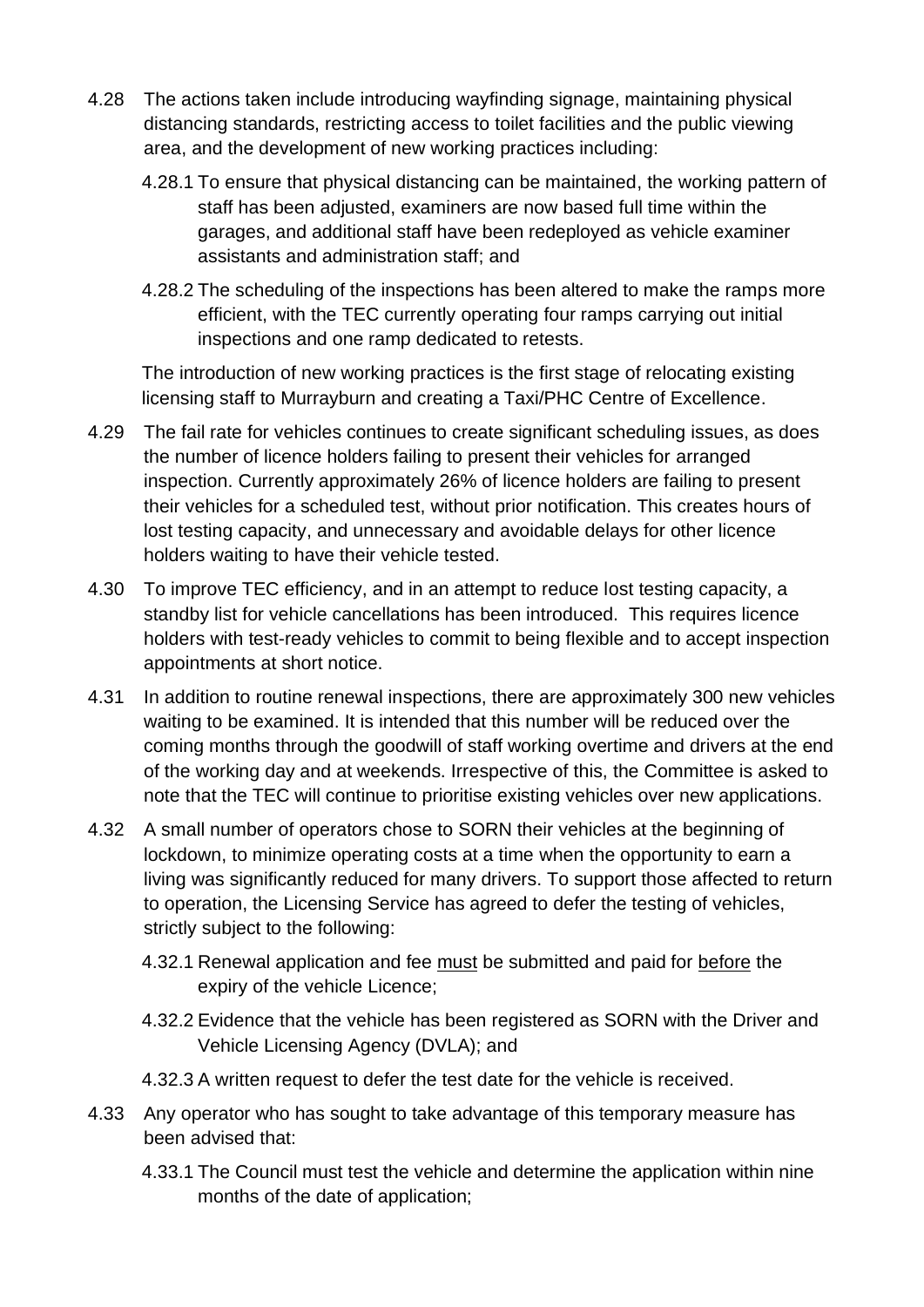- 4.33.2 When the vehicle is scheduled for testing, it must be presented at that time. Due to the volume of work the TEC is carrying out, it is unlikely that there will be a possibility to accommodate changes to scheduled test dates; and
- 4.33.3 The renewal application must be determined within this nine month period. If all the necessary checks have not been completed, the application may be refused and subsequently the vehicle licence (plate) will no longer have effect.

#### **Age and Emissions**

4.34 The Licensing Service has received approximately 480 applications to vary licence conditions of taxi or Private Hire Car Licences since the change in policy. These are referred to the Committee to determine whether in each case an exemption to the policy should be made, and the relevant licence should be granted with an exemption to the relevant conditions. The following table gives the number of applications for exemption considered and the decisions made by the Committee:

| Total<br><b>Considered</b> | <b>Granted</b> | Withdrawn | <b>Refused</b> | <b>Continued</b> |
|----------------------------|----------------|-----------|----------------|------------------|
| 480                        | 279            | 48        | 143            |                  |

- 4.35 Approximately 1,327 vehicles have already been upgraded to meet the new conditions. It is anticipated that approximately 270 vehicles will be required to be upgraded over the next 12 months, as a result of the change due to take effect.
- 4.36 The latest policy milestones were effective from 1 April 2020:
	- 4.36.1 For existing vehicles, no application will be accepted for licensing a taxi or PHC or as a replacement vehicle for an existing taxi or PHC if it was more than 10 years old (from the date of first registration); and
	- 4.36.2 For vehicles not currently licensed, no vehicle will be accepted for licensing as a taxi or PHC or as a replacement vehicle for an existing taxi or PHC unless it is a Euro 6.
- 4.37 COVID-19 has had a substantial impact on the financial stability of the trade, with many being unable to work and a significant reduction in their customer market. Many operators have taken steps to protect their businesses in the long term, by making short term sacrifices to reduce costs. The Licensing Service has been closely monitoring the impact of the outbreak on the trade and has introduced several temporary mitigating measures in order to support the trade.
- 4.38 During lockdown, the policy milestone detailed in 4.36 above was introduced and, because many operators were unable to work for long periods after the outbreak, there has been an increase in the number of 'exemption to policy' requests. Due to the absence of Licensing Sub Committee meetings, 75 exemption applications still await consideration.
- 4.39 In order to support the trade back into work, officers took an operational decision to allow operators who had already submitted an application for exemption to the Age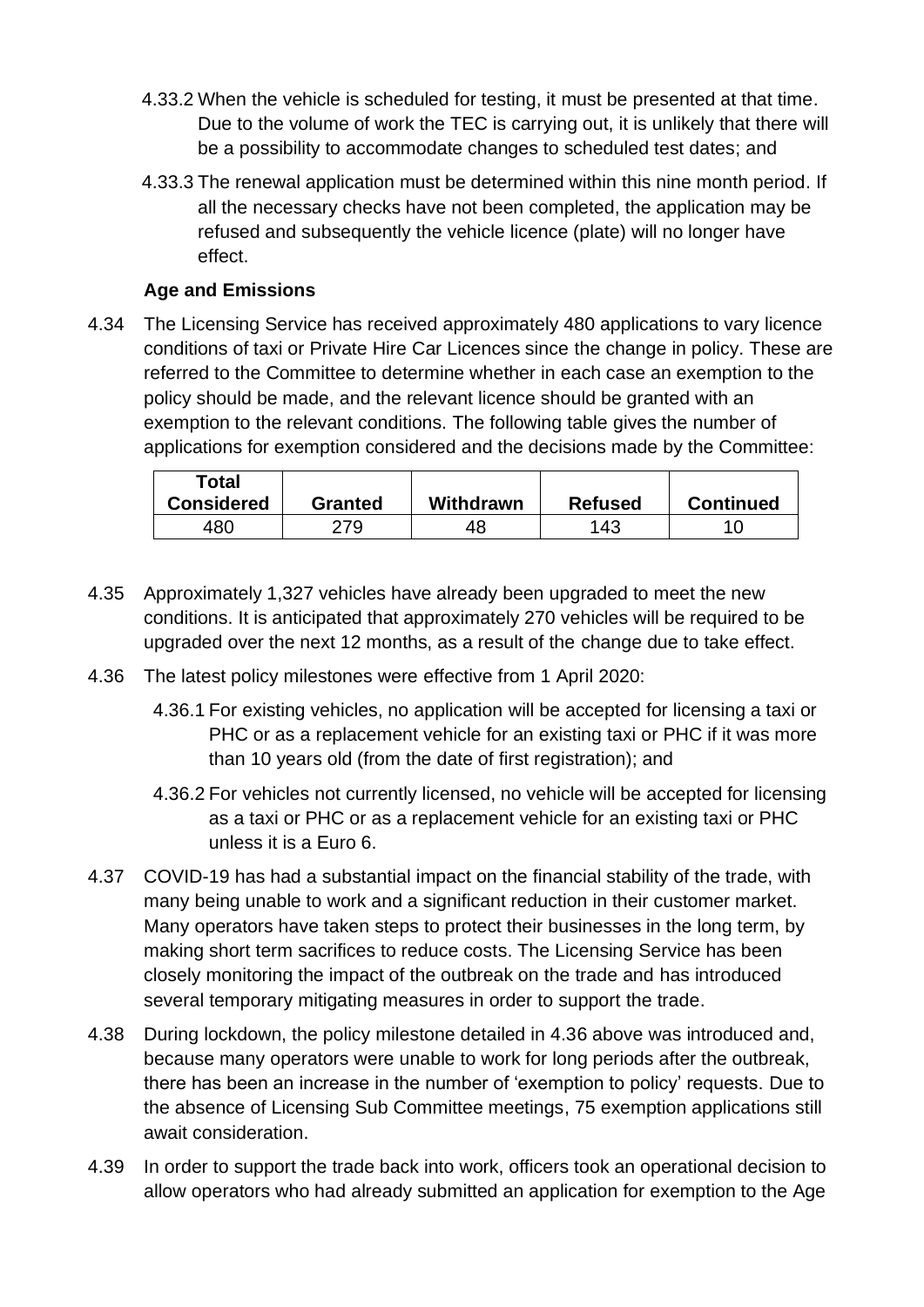and Emissions conditions, to present their currently non-compliant vehicles for test and, provided the vehicle passed all other criteria and safety regulations, to allow the vehicle to operate. However, the testing of the vehicle does not automatically renew the licence and where this policy milestone remains effective from 1 April 2020, these vehicles will still be required to be upgraded or the renewal applications will be refused. This will result in affected vehicles being unlicensed and the vehicle licences (plates) being returned to the possession of the Council.

4.40 The current policy also prevents Euro 5 or lower vehicles which are not already part of the City of Edinburgh licensed fleet from being tested and licensed. It is proposed that consideration should be given to extending the previously agreed amendment to the policy, thereby allowing Euro 5 vehicles from outwith the Edinburgh fleet for a period of six months to 1 April 2021.

#### **Taxi and PHC Training**

- 4.41 Training was due to start in Spring 2020, but this has not been possible due to lockdown and the requirement to physically distance.
- 4.42 The current training programme supports a three day course, comprising six theoretical and two practical units. It is designed to be classroom based, combining instructor led theory, group discussions and group practical activities.
- 4.43 Due to current physical distancing restrictions, a face-to-face classroom training delivery method will not be possible in the short to medium term. It is proposed that the rollout of training for existing drivers should be postponed and reviewed in April 2021.
- 4.44 Given the constraints created by the current economic situation, the need for an online solution and, in recognition that training for new taxi and PHC drivers should be a priority, it is proposed to deliver a 'Foundation' training programme. The training will be aimed solely at new taxi and PHC drivers to provide an interim 'post coronavirus' online solution. It will cover the core skills and knowledge required to enter the trade, with a focus on safety, quality of service, compliance with conditions and communication skills.
- 4.45 The foundation course will comprise four online modules:

4.45.1 The regulatory framework of the taxi and private hire industry;

4.45.2 Vehicle Compliance, Conditions and Best Practice;

- 4.45.3 Driver Compliance and Operational Best Practice; and
- 4.45.4 Delivering Service Excellence.
- 4.46 A student's workbook designed to aid remote learning and a final assessment prior to the grant of a licence will be included.
- 4.47 The course:
	- 4.47.1 Will be pitched at the right level for new drivers recognising differing levels of ability, IT skills and equipment;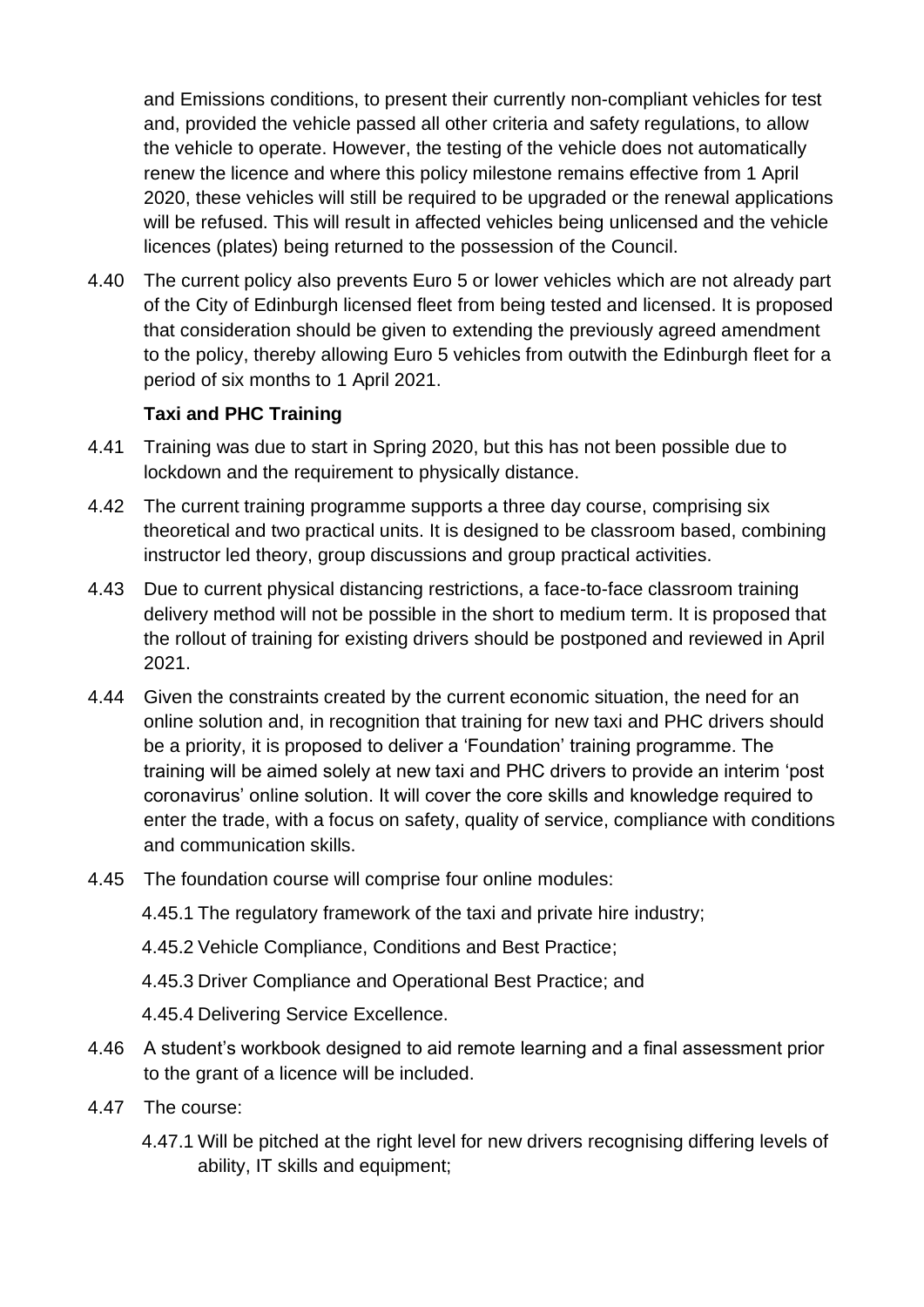- 4.47.2 Will comprise modules delivered as a live web broadcast conducted by a training 'Facilitator' supported by an administrator utilising online slides and students' interactive workbooks;
- 4.47.3 Will set a 'minimum standard' for entry to the industry while also allowing communication skills to be tested;
- 4.47.4 Will provide a solid foundation before progressing to the full City and Guilds accredited course;
- 4.47.5 the Foundation course will replace the Edinburgh College course; and
- 4.47.6 will be highly focussed on new drivers in order not to compromise the integrity of the full three day course, which all drivers will still be required to attend.
- 4.48 The cost of the foundation course would be £83.50, which would be borne by the applicant. All new applicants will have to attend the online course and pass the final assessment prior to a licence being granted. All taxi drivers will also have to pass a topographical assessment prior to the grant of a licence. The first grant of a taxi or PHC driver's licence is for one year, and prior to the renewal of the licence the applicants will have to complete and pass the three day course.

#### **5. Next Steps**

- 5.1 The Licensing Service will continue:
	- 5.1.1 to work closely with the licensed trade to ensure understanding of the challenges faced;
	- 5.1.2 to progress with the ongoing activities outlined in this report; and
	- 5.1.3 to comply with all COVID-19 guidance and Council arrangements for the delivery of services.

#### **6. Financial impact**

- 6.1 The forecast loss of income from taxi and PHC licences (£429,000) will have to be absorbed by ringfenced reserves. However, the forecast loss of income relating to civic licensing (£311,000) continues to be an unfunded general fund budget pressure.
- 6.2 The taxi and PHC ringfenced reserve had been earmarked to support the cost of future development of the TEC. However, there is a real risk that the reserve could be depleted to the point it where is no longer a viable option to deliver the required investment in the short to medium term and other investment will be required to achieve this.